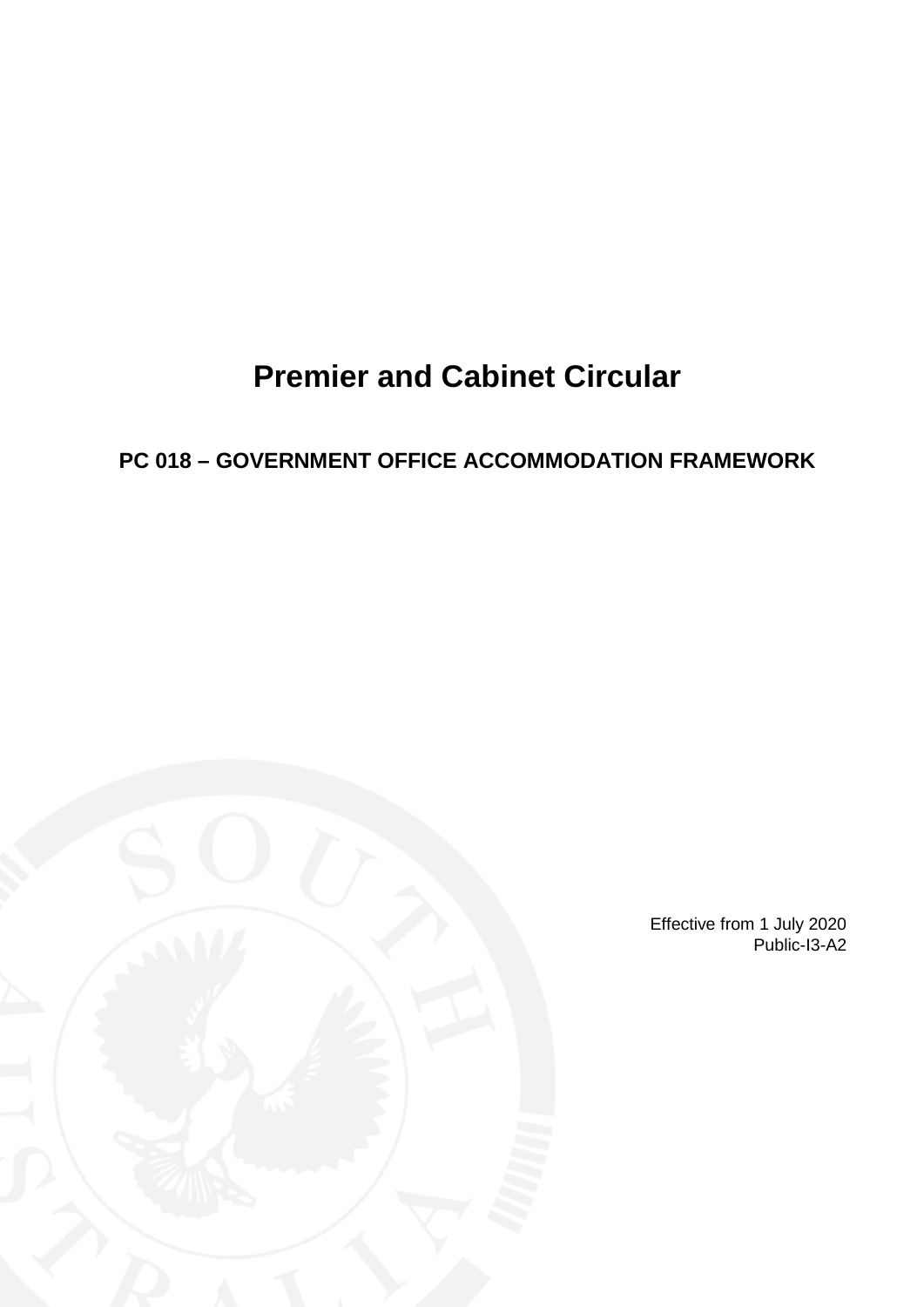# **Contents**

| Across Government Office Accommodation, Standards and Approach  12        |  |
|---------------------------------------------------------------------------|--|
|                                                                           |  |
|                                                                           |  |
| <b>Environmental Targets</b>                                              |  |
| Across Government Accommodation Fit Out Governance & Project Approach  13 |  |
|                                                                           |  |
| Across Government Accommodation - Treatment of Financial Impacts  14      |  |
|                                                                           |  |

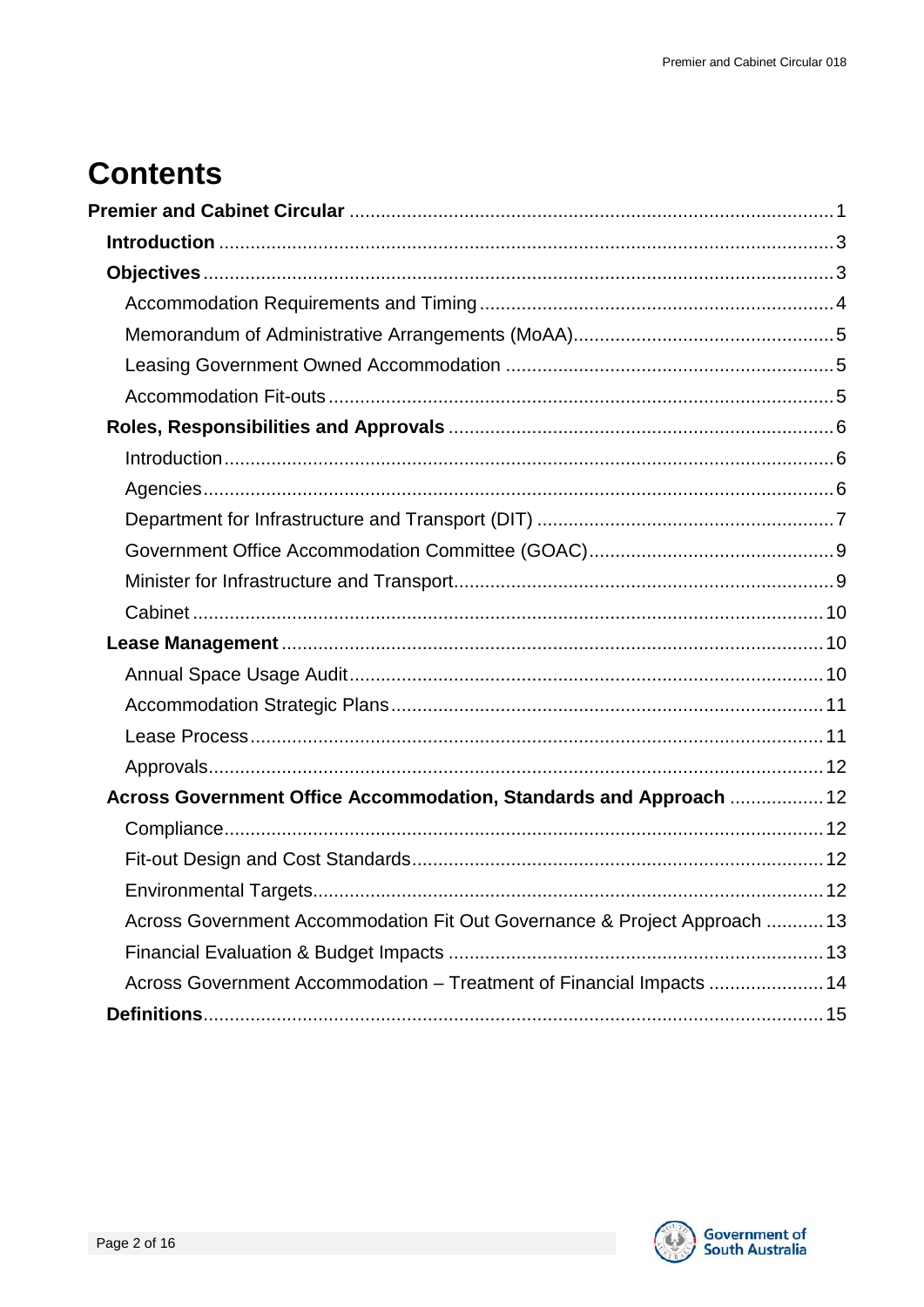# <span id="page-2-0"></span>**Introduction**

This circular sets out the policy adopted by Cabinet to govern office accommodation including the roles, responsibilities to be followed and the processes for the strategic planning, leasing and fi-tout of office accommodation leased or owned by the South Australian Government.

The policy applies to office accommodation used by all public authorities subject to the *Public Finance and Audit Act 1987* (agencies) except the Universities and the Australian Energy Market Commission. It does not apply to operational accommodation such as hospitals, schools and police stations managed by public authorities, however space usage and cost standards are applicable to the office areas within operational accommodation.

This circular outlines the responsibilities for agencies to achieve a standardised approach for all Across Government Office Accommodation and the process for gaining approval for office accommodation proposals. The aim of the Across Government approach is to ensure increased efficiency of space and the minimisation of investing and operating expenditure.

Further information on the application of this policy relating to the processes of planning, space usage, fit-out design, fit-out cost and tenant behaviour is provided in the *SA Government Office Accommodation Guidelines* prepared by the Department for Infrastructure and Transport (DIT).

The policy is intended to ensure that office accommodation decisions are made in the context of whole-of-government considerations. This is to focus all those involved in planning and decision making to consider opportunities for flexibility and efficiencies and any budget impacts.

All agencies are to review their approach to the management and planning of office accommodation against this policy and the strategies outlined in the SA Government Office Accommodation Guidelines. [Copies of the Guidelines can be downloaded from the DIT website [Government Office Accommodation Guidelines\]](https://dpti.sa.gov.au/office_accommodation). References to these guidelines are made throughout this Circular.

This circular replaces Premier and Cabinet Circular PC018, dated February 2019.

# <span id="page-2-1"></span>**Objectives**

The cost of office accommodation is a significant annual financial commitment for agencies and government. Implementation of strategies to meet SA government's office accommodation standards and policies can result in significant savings and more efficient operational accommodation.

Cabinet has directed that government should only be represented in office accommodation matters by DIT, in order to avoid competition between agencies for space (which would compromise the ability to negotiate competitively in the market place on behalf of government).

Guiding principles for a centralised Whole of Government office accommodation model are:

• Across government needs should take precedence over single agency needs when significant benefits to government are to be realised or significant costs are involved in order to achieve the best financial outcome for Government.

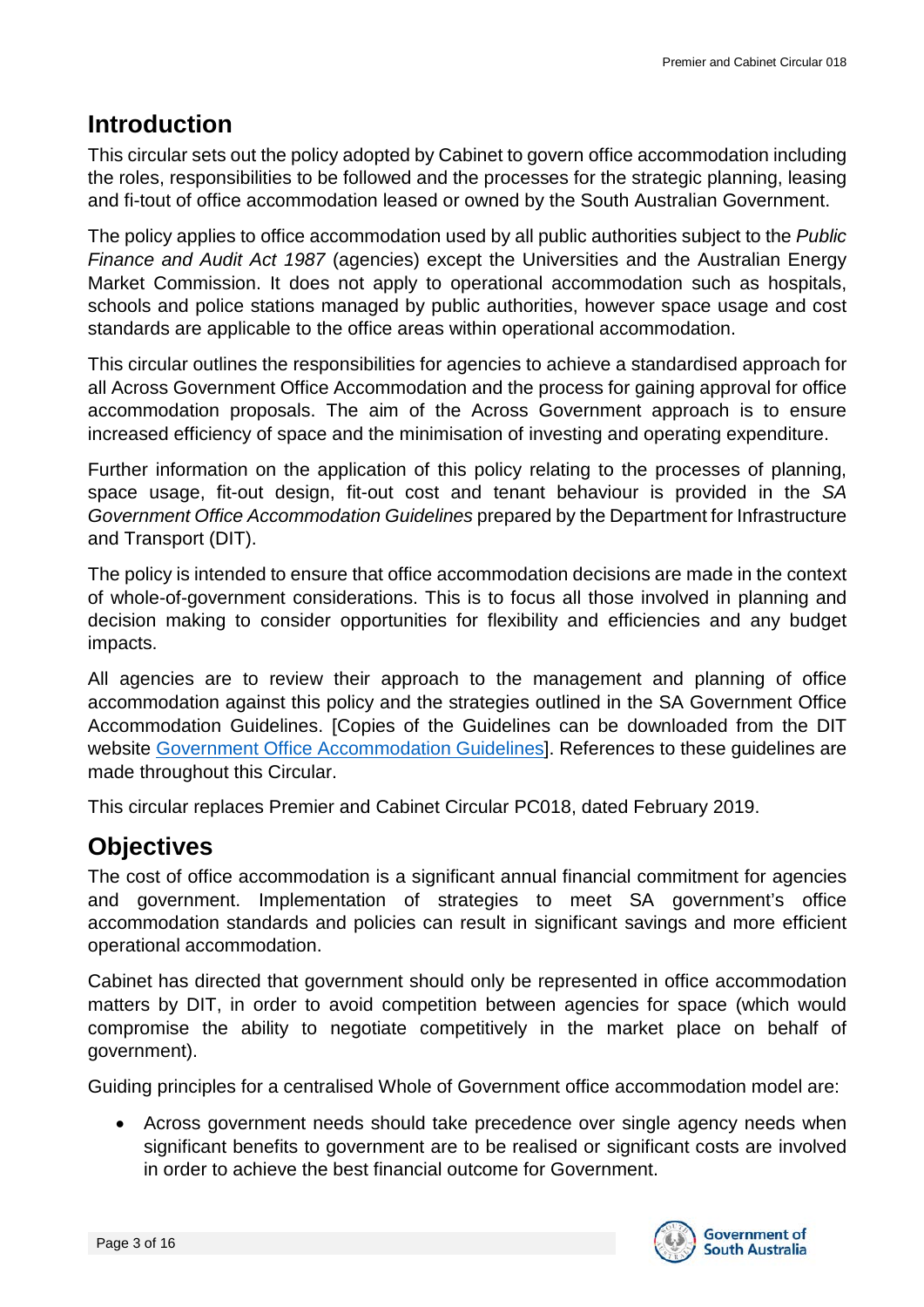- Priority will be given to existing government owned or leased accommodation, including space that is owned or leased by public corporations.
- Owned properties should not be vacated by the sitting tenant without an alternate suitable backfill for the accommodation, inclusive of rental commitments or in line with Government strategy (this equally applies to long term finance lease properties which are treated similarly to owned properties).
- The Minister for Infrastructure and Transport may direct designated agencies in circumstances where an across government benefit has been identified. Designated agencies are all agencies except:
	- o Public Finance Corporations; and
	- o Public Non-Finance Corporations.
- The Minister for Infrastructure and Transport may endorse office accommodation proposals based on advice from DIT and GOAC.
- Approval of the lease proposal will be granted by the Minister or Cabinet, depending on the value of the proposal. Agencies will be bound by those approvals.

The key principles of a Whole of Government Accommodation fit-out governance approach are:

- Standards Updating of Government Office Accommodation Fit-out Standards providing a consistent central project management of fit-out projects. This approach will ensure across government procurement of fit-out Furniture, Fixtures and Equipment (FF&E) will leverage Government purchasing power for all fit-out projects.
- Cost Accommodation and fit-out costs to be consistently applied in line with the approved document "Whole of Government Office Accommodation Treatment of Financial Impacts". Costs to be centrally managed and minimised where possible whilst allowing for the operational and business needs of agencies.
- Scope Changes– Accommodation and fit-out provision is to be based upon Cabinet (or Delegate) approval, with no increase in project scope without further approval from the originating approval delegate.
- Flexibility Accommodation and fit-out provisions to enable sufficient flexibility to meet agencies business requirements, in the context of effectively managing costs and vacant space in existing government owned or committed lease accommodation and maintaining consistency across government fitout designs. Special needs can only be approved by Cabinet (or Delegate).

#### <span id="page-3-0"></span>**Accommodation Requirements and Timing**

DIT's Across Government Accommodation Section in the DIT Property Directorate is responsible to actively strategically plan and implement the leasing of office accommodation space to meet whole of government requirements and support individual agency business needs.

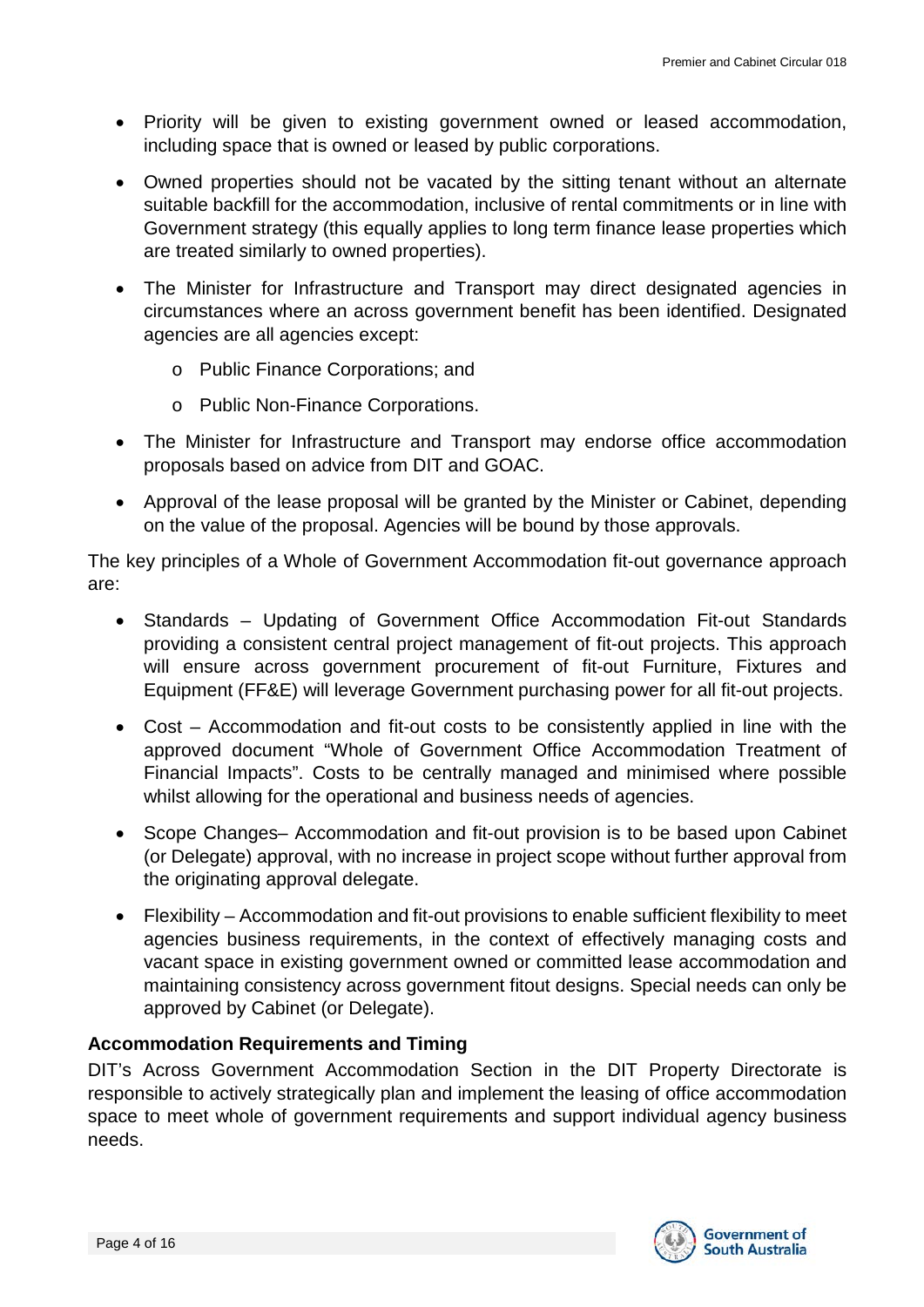DIT will work collaboratively with agencies to plan accommodation needs in advance as lead times for new office accommodation can be significant. Adequate time will be allowed for evaluation, application and approval of operating and investing funding within the relevant Agency.

Agencies must work with DIT to define their accommodation needs and develop their longterm strategic accommodation plans to ensure the best whole of government outcomes.

#### <span id="page-4-0"></span>**Memorandum of Administrative Arrangements (MoAA)**

All office accommodation leases are held in the name of the Minister for Infrastructure and Transport and are prepared by or agreed to by the Crown Solicitor's Office.

Agencies (tenants) are required to provide financial authorisation by the appropriate Agency delegate for expenditure associated with new leases and lease renewals (for all Leased or Owned Accommodation) and to enter into a Memorandum of Administrative Arrangement (MoAA) with DIT which represents the Minister for Infrastructure and Transport.

This is consistent with Treasurer's Instruction 8.

The MoAA:

- Reflects the essential terms and conditions of the occupation and outlines for the agency its consequent roles and responsibilities as the primary beneficiary of the lease and the user of the facility;
- Confirms that the agency has the budget and expenditure approval to cover rental and other accommodation expenditures and that the agency wishes to have a formal tenancy relationship with the Minister for Infrastructure and Transport;
- Should be executed by a Chief Executive, representative or Minister of the agency in accordance with the agency's delegations.
- Where a lease has been approved by the Minister and/or Cabinet, the occupying Agency is bound by the MOAA in accordance with the approval. The delegated officer of the Agency (usually the Chief Executive) is to sign the respective MOAA prior to occupation or as soon as practicable thereafter.

### <span id="page-4-1"></span>**Leasing Government Owned Accommodation**

Lease arrangements between DIT and agencies for government owned buildings are similar in approach. Tenancy agreements between DIT and agencies are documented in a MoAA as described above. DIT acts as the building owner and manager and the agency is the user or tenant.

#### <span id="page-4-2"></span>**Accommodation Fit-outs**

DIT will coordinate all office accommodation fitouts, in particular those relating to new lease proposals. The adoption of a central approach to managing Government fitout projects will ensure:

• Consistency in the procurement of fitout Furniture, Fixtures and Equipment (FF&E) to leverage government buying power;

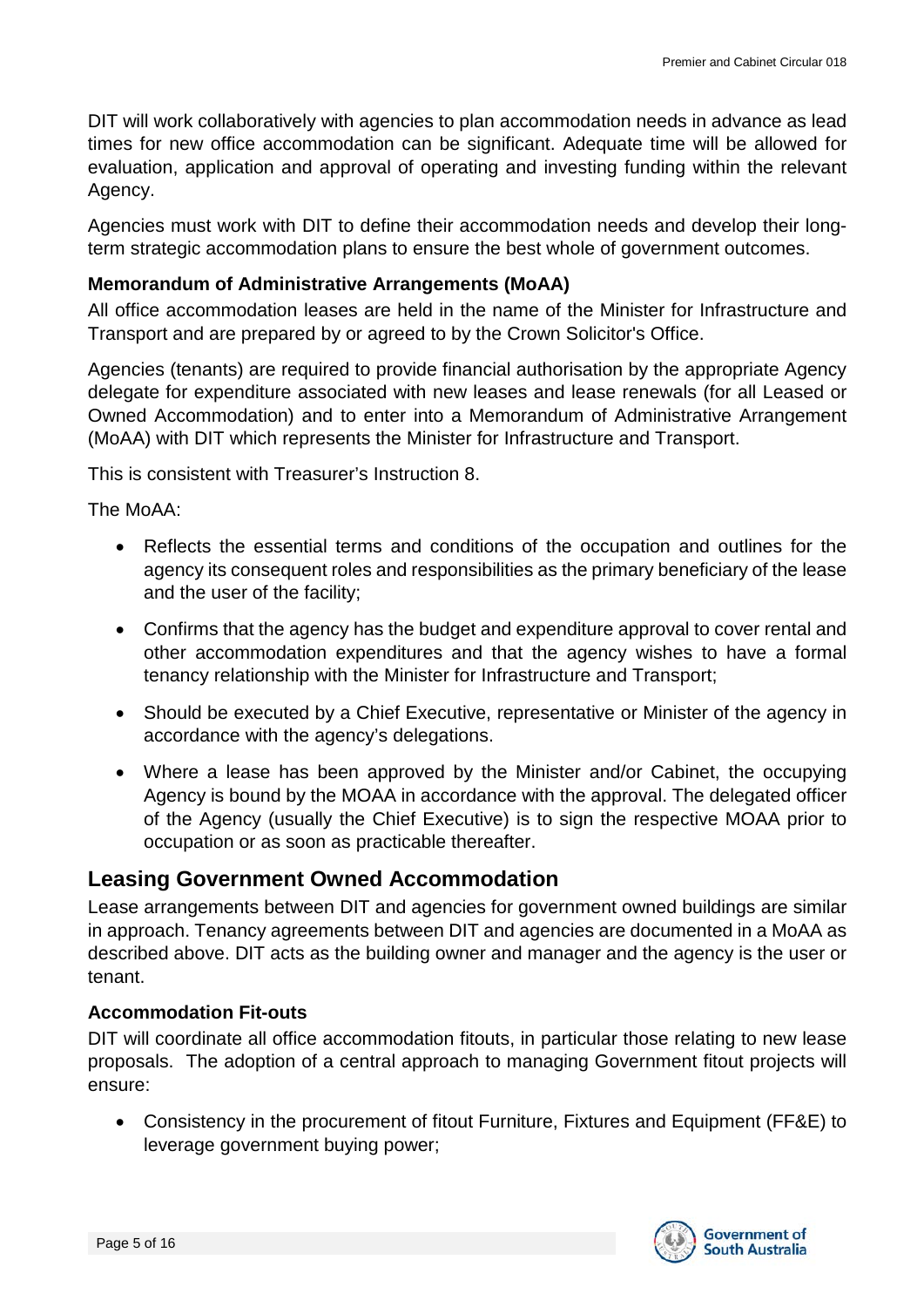- Standardisation of approach to achieve compliance with all relevant government policies, legislation and standards (including Industry Participation, Environmental and Work Health & Safety requirements); and
- Consistency in fitout design and application to provide greater flexibility across different agencies to allow ease of movement between government offices and the reduction in churn costs.

All office accommodation fitouts must be logged with DIT for compliance with government guidelines and procurement processes.

Office accommodation fitouts with a total project value of \$150k to \$1m can be managed via the Across Government Facilities Management Agreements (AGFMA) for those agencies mandated to use AGFMA, with the DIT Fitout Construction Manager to be notified of the projects for coordination and planning.

Office accommodation fitouts with a total project value in excess of \$1m must be managed by the DIT Fitout Construction Manager.

It should be noted that the total project value is the total cost of works (including any landlord incentive), not just the cost to government.

DIT will work closely with agencies to engage the necessary resources to ensure that fitout designs, stakeholder and change engagement and occupancy requirements are met. All major office accommodation projects will be managed in accordance with a Whole of Government Accommodation Governance model to ensure a consistent approach to all government agency office accommodation.

## <span id="page-5-0"></span>**Roles, Responsibilities and Approvals**

#### <span id="page-5-1"></span>**Introduction**

Cabinet has directed that only DIT will represent government in the market place for government occupied office accommodation.

DIT has the centralised across government responsibility for the Whole of Government office accommodation management, to ensure the efficient, cost effective provision of government's office accommodation in accordance with government accommodation policies, guidelines and regulatory requirements.

DIT is responsible for developing and implementing strategies to allow the delivery of government's Whole of Government office accommodation standards and other whole of government targets for effective accommodation use.

Both DIT and the individual Agencies need to work in partnership to balance the Agency's operational needs with the most effective Whole of Government outcomes.

#### <span id="page-5-2"></span>**Agencies**

Chief Executives are accountable and responsible for the effective and efficient use of office space and associated facilities and agencies are required to:

• Engage and coordinate with DIT on agency accommodation, strategic planning and changes in accommodation requirements;

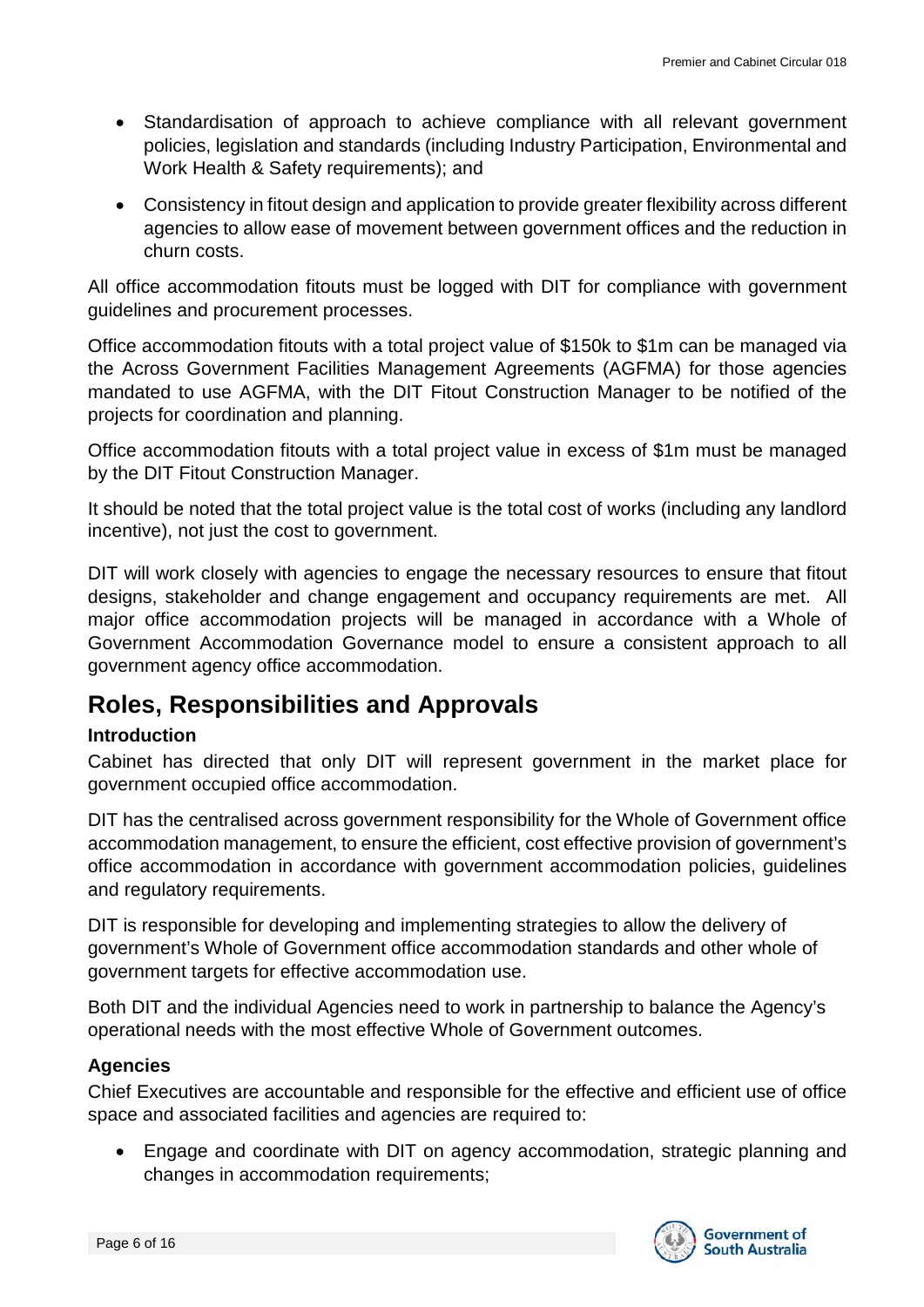- Complete space usage audits and surveys and submit to DIT annually within required time frames;
- Consider the cost of office accommodation in all new initiatives and include funding for accommodation in budget bids where the funding is not identified in existing operating budgets;
- Ensure DIT is informed of new initiatives to allow adequate time to procure and fit out new accommodation;
- Submit Agency Request for New Office Accommodation Form to DIT in a timely manner to allow accommodation briefs to be accurately prepared. The request should demonstrate that the budget for accommodation already exists and must include executive endorsement of the proposal (this should be the Agency's CE or authorised delegate);
- Ensure that all contact with leasing market operatives (agents and landlords) is arranged by DIT only.
- **No direct contact should be made by agencies** with leasing agents or landlords on leasing matters;
- Enter into tenancy agreements in the form of a Memorandum of Administrative Arrangement (MoAA) with the Minister for Infrastructure and Transport prior to occupation or as soon as practicable after occupation if circumstances don't allow for signing prior to occupation:
- Comply with private landlord and DIT's building and tenancy policies and other related legislation and standards;
- Provide appropriate delegate approval for the funding associated with office accommodation proposals, new leases and lease renewals using documentation provided by DIT;
- Recognise the full cost of occupying leased and Government owned office accommodation in financial reports; and
- Provide Chief Executive written sign-off for all accommodation projects, with such written endorsement to be attached to all Ministerial and Cabinet Submissions.

#### <span id="page-6-0"></span>**Department for Infrastructure and Transport (DIT)**

DIT is responsible for:

- Strategic accommodation advice:
	- o Provide strategic advice to agencies, GOAC and the Minister on office accommodation proposals;
	- o Review agency strategic accommodation plans and advise GOAC and the Minister on potential across government rationalisation and cost saving opportunities;

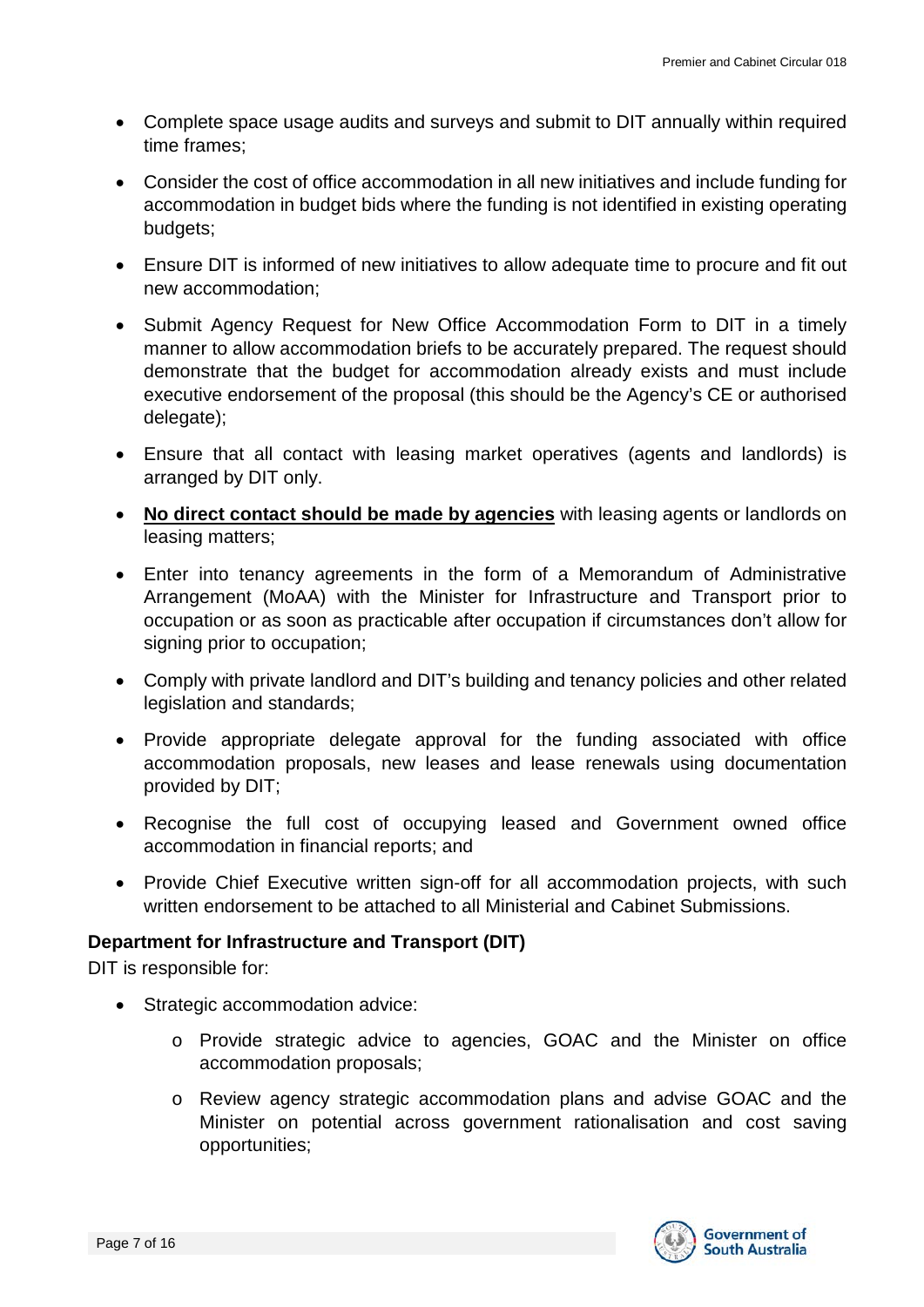- o Coordinate government office accommodation to reduce the associated costs and maximise the efficiency of space;
- o Develop across government strategic accommodation plans;
- o Evaluate accommodation options and provide financial analysis of proposals as required;
- o Advise agencies of accommodation strategies and solutions where whole of government benefits can be realised;
- o Report annually to GOAC and the Minister on potential rationalisation and cost saving opportunities based on a review of all agencies' strategic plans;
- o Develop and review policies and guidelines in relation to the planning and management of office accommodation for agencies including policies and targets that address fit out flexibility, ecological sustainability, improved productivity and employee wellbeing.
- Lease and Property Management
	- o Act as a single entity for the Whole of Government market approach, exerting market leverage to get the best value for Government from its lease negotiation and management activity;
	- o Coordinate and manage the CBD, metropolitan and regional office accommodation portfolio of leases under the name of the Minister;
	- o Ensure that priority is given to existing government owned or committed leased accommodation, including that owned or leased by public corporations;
	- o Act as landlord for government owned offices and lessee for leased offices;
	- o Manage accommodation proposals and all lease approvals and document execution.
- Whole of Government accommodation fitout projects
	- o Develop, implement, formulate and review standards and guidelines in relation to the planning and management of Whole of Government office accommodation for agencies including standards that address fitout flexibility;
	- o Coordinate office accommodation project management and change management services for government agencies;
	- o Coordinate fitout planning, design and construction where required;
	- o Develop and implement Whole of Government office accommodation fitout standards and guidelines.
- Approval processes:
	- o For office accommodation proposals under \$1.5 million (inclusive of GST) prepare and arrange appropriate delegate approvals;

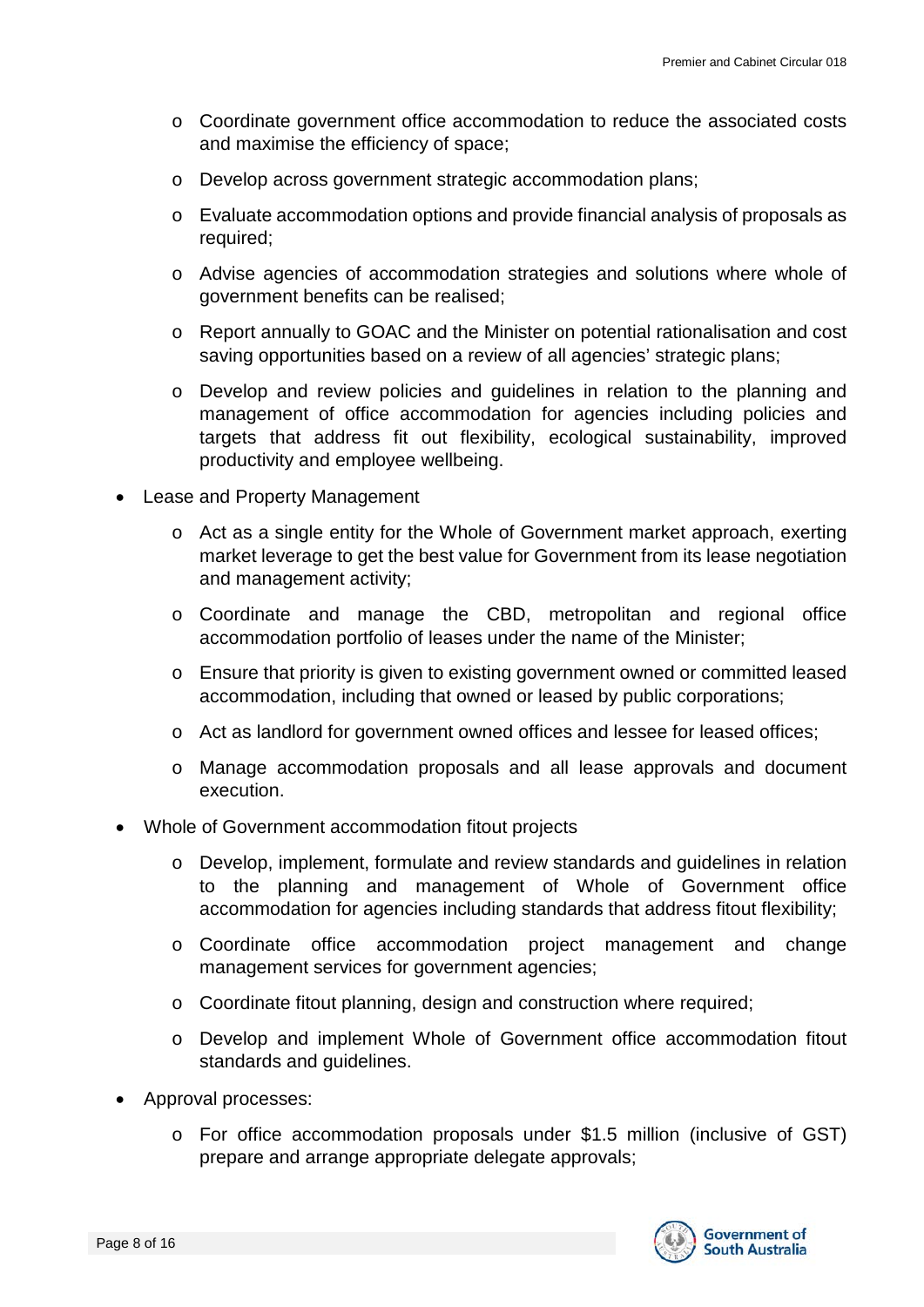- o Arrange for approval of agencies office accommodation proposals as part of the Ministerial process for projects and leases where the total net cost is \$1.5 million (inclusive of GST) and over;
- o Present proposals to the Minister for Infrastructure and Transport and prepare Cabinet submissions on behalf of the Minister seeking approval for office accommodation proposals of \$15 million and over (inclusive of GST).

Approval of lease proposals will be in accordance with those delegations as set out in Treasurer's Instruction 8 – Financial Authorisations.

#### <span id="page-8-0"></span>**Government Office Accommodation Committee (GOAC)**

GOAC is responsible to the Minister for Infrastructure and Transport. GOAC's purpose is to:

- consider office accommodation proposals as part of the Cabinet or Ministerial process for projects and new leases where the total cost is \$1.5 million (GST inclusive) and over or where the proposal will affect the CBD Accommodation Strategy and to have the power to direct agencies on the preferred solution;
- endorse and provide comment as necessary on all proposals of \$15.0 million and over (GST inclusive) that are submitted to Cabinet for approval;
- endorse and provide comment on strategic accommodation plans prepared by DIT and advise DIT regarding any potential rationalisation or practical cost saving opportunities across government before DIT seeks leasing offers from the Market;
- review and approve changes to policies and guidelines in relation to Across Government office accommodation;
- consider proposals before DIT seeks any leasing offers from the Market where the lease cost will be greater than \$1.5 million or the proposal will affect the CBD Accommodation Strategy.

#### <span id="page-8-1"></span>**Minister for Infrastructure and Transport**

All office accommodation proposals where:

• the value of the lease proposal is greater than \$1.5 million and up to \$15 million (inclusive of GST) will be referred to the Minister for Infrastructure and Transport for endorsement and to ensure that office accommodation standards and policies have been met.

Proposals that meet the Government's mandated standards and policies may be endorsed by DIT for subsequent Ministerial or Cabinet approval.

The expected time line and process for review by the Minister for Infrastructure and Transport and Cabinet should be appropriately managed by DIT and the agency. In planning an accommodation project, sufficient time must be allowed to enable Ministers and Cabinet to properly consider a proposal. DIT must also be given adequate time to conduct its assessment and respond to that agency if required.

For proposals requiring the Minister for Infrastructure and Transport endorsement, DIT will prepare the submission and will liaise with the agency for input.

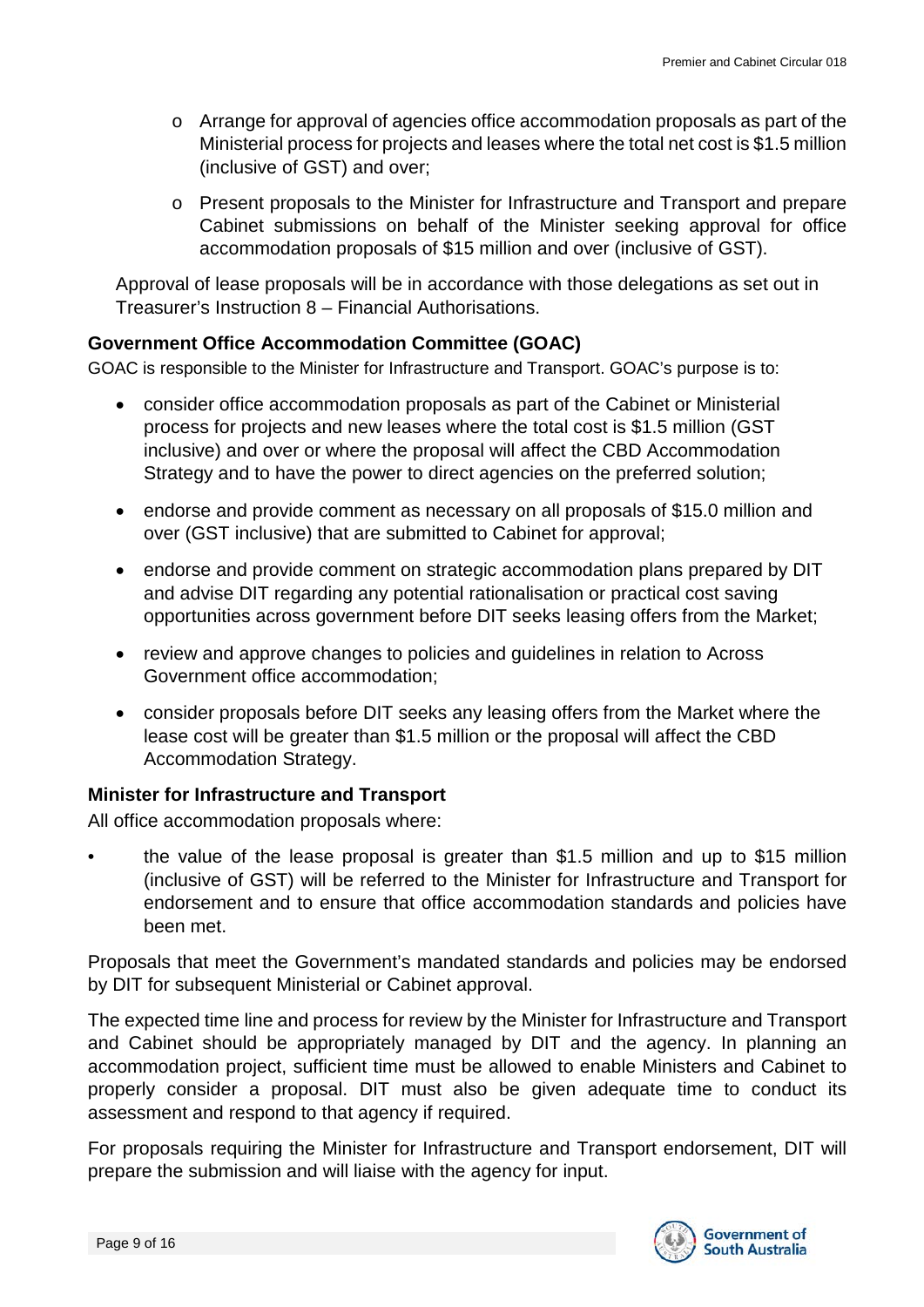The MOAA must be approved by the relevant Agency's Minister and returned to DIT prior to the lease proposal being approved by the Minister for Infrastructure and Transport.

#### <span id="page-9-0"></span>**Cabinet**

All proposals where the total cost to government of the lease commitment is over \$15 million (inclusive of GST) will be referred to Cabinet for approval. Submissions to Cabinet will carry the Minister for Infrastructure and Transport endorsement and comment on the proposal.

The Department of Treasury and Finance has directed that in addition to the short term considerations given to forward estimates (i.e. Net Operating Balance and Net Lending Balance), lease proposals are also considered on the basis of their Net Present Value (NPV), taking into account the whole of lease (initial term) benefit to Government and the positive effect of lease incentives negotiated.

Generally budget impacting proposals above \$500,000 will need to be considered by the Budget Cabinet Committee before being referred to Cabinet.

### <span id="page-9-1"></span>**Lease Management**

#### <span id="page-9-2"></span>**Annual Space Usage Audit**

DIT will undertake annual audits of office accommodation usage to measure the performance of government agencies in meeting key accommodation policies and standards.

The annual audits will enable:

- Identification of inefficient and high cost accommodation sites for potential rationalisation;
- Development of annual office accommodation plans which will:
	- o Incorporate future demands;
	- o Focus on achieving reduction in space usage;
	- o Identify potential for consolidation of corporate service and service delivery activities of government.

Agencies will provide the following information to DIT for each site on an annual basis to assist in the preparation of across government accommodation strategies:

- Total number of staff accommodated;
- Total number of workspaces i.e. total number of staff that could be accommodated in open workstations and enclosed offices;
- Number of open workstations and number of staff accommodated in open workstations;
- Number of enclosed offices and number of staff accommodated in enclosed offices;
- Details of 'special agency facilities' (refer to definition in SA Government Office Accommodation Guidelines); and
- Net lettable area (m²) taken up by 'special agency facilities'.

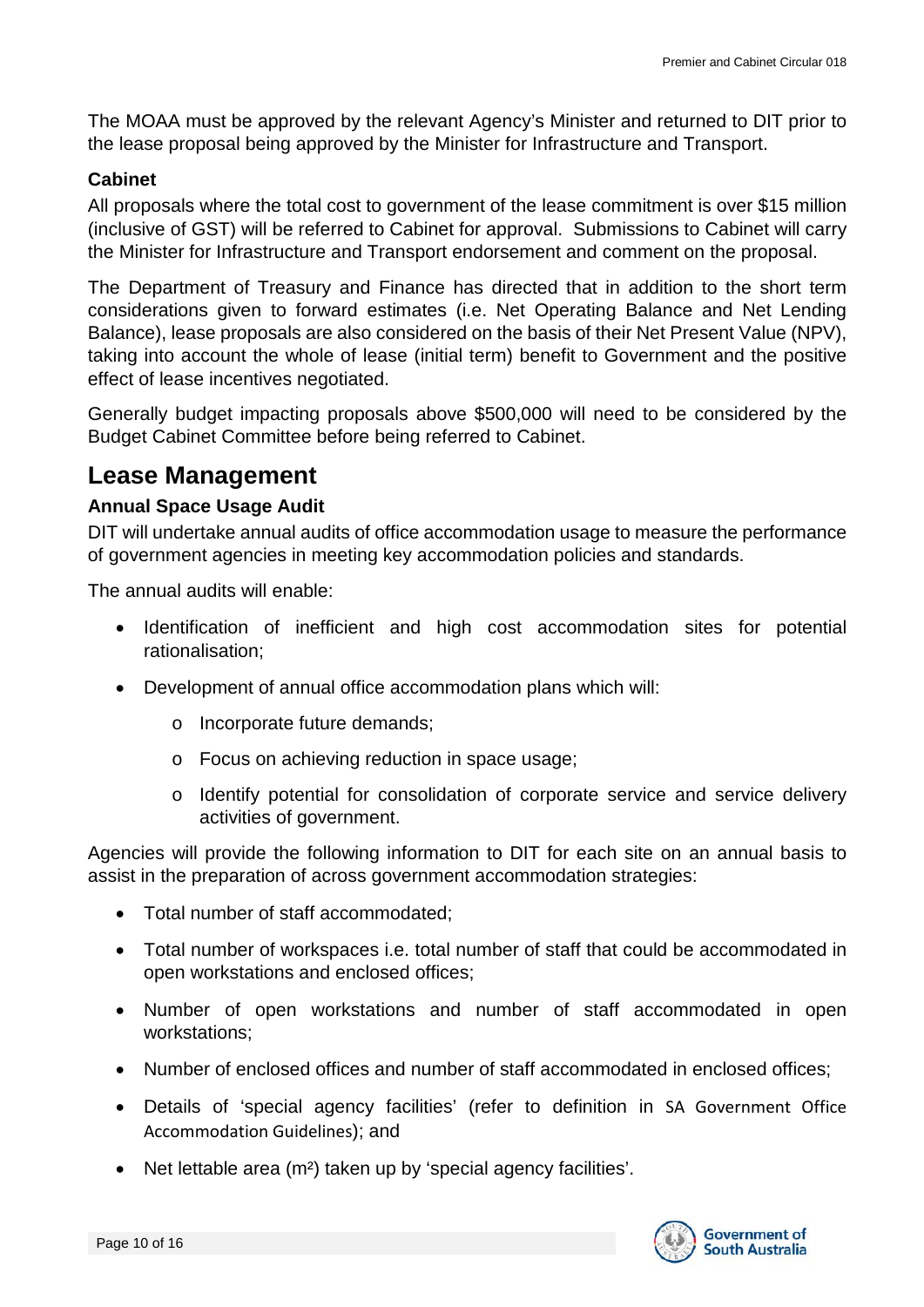#### <span id="page-10-0"></span>**Accommodation Strategic Plans**

Agencies will engage and coordinate with DIT on agency accommodation, strategic planning and changes in accommodation requirements.

DIT will update the Whole of Government Strategic Plan to identify strategies with realisable across government benefits, savings and efficiencies.

This will be a Cabinet in Confidence document due to the commercial and government sensitivity of the information included.

#### <span id="page-10-1"></span>**Lease Process**

DIT has developed standard documentation and business processes for all its lease negotiation and lease management activities. This provides efficiencies and appropriate risk management and reflects industry best practice.

Where required, DIT will coordinate the development of a program for the procurement of new accommodation in line with the Whole of Government Strategic Plan.

Key steps in this process are outlined below and in the flowchart in appendix 1.

- The agency will submit an Agency Request for New Office Accommodation Form to DIT. The request should demonstrate that the budget for accommodation already exists. The request must include executive endorsement of the proposal.
- As approved by the Budget Performance Cabinet Committee on 4 May 2017, the "Whole of Government Office Accommodation Treatment of Financial Impacts" document outlines that all savings and costs associated with accommodation proposals are to be retained and met by agencies to ensure a consistent treatment of financial impacts of office accommodation proposals. In exceptional circumstances, if additional funding is required, Cabinet approval will be necessary through the budget or Cabinet process. Funding requests should set out the circumstances and reasons why costs cannot be met.
- DIT will ensure the new proposal meets government policy requirements for space usage, energy efficiency and fit out design criteria and will consult with the agency if requirements exceed standards to ensure the request is made compliant.
- DIT may seek to co-locate the agency with compatible agencies in groupings that would benefit the tenants and their clients or have whole of government benefits.
- DIT will conduct a search of Government's current office accommodation commitments to identify any appropriate accommodation within the desired location that is already owned or leased by government.
- Where no suitable government owned or leased committed space is available, DIT will seek leasing offers from the market.
- DIT will evaluate the options proposed by the market against area, cost and quality criteria and short list before discussing with the agency. DIT will arrange building inspections for the agency as required and will arrange a building appraisal taking into consideration, but not limited to:

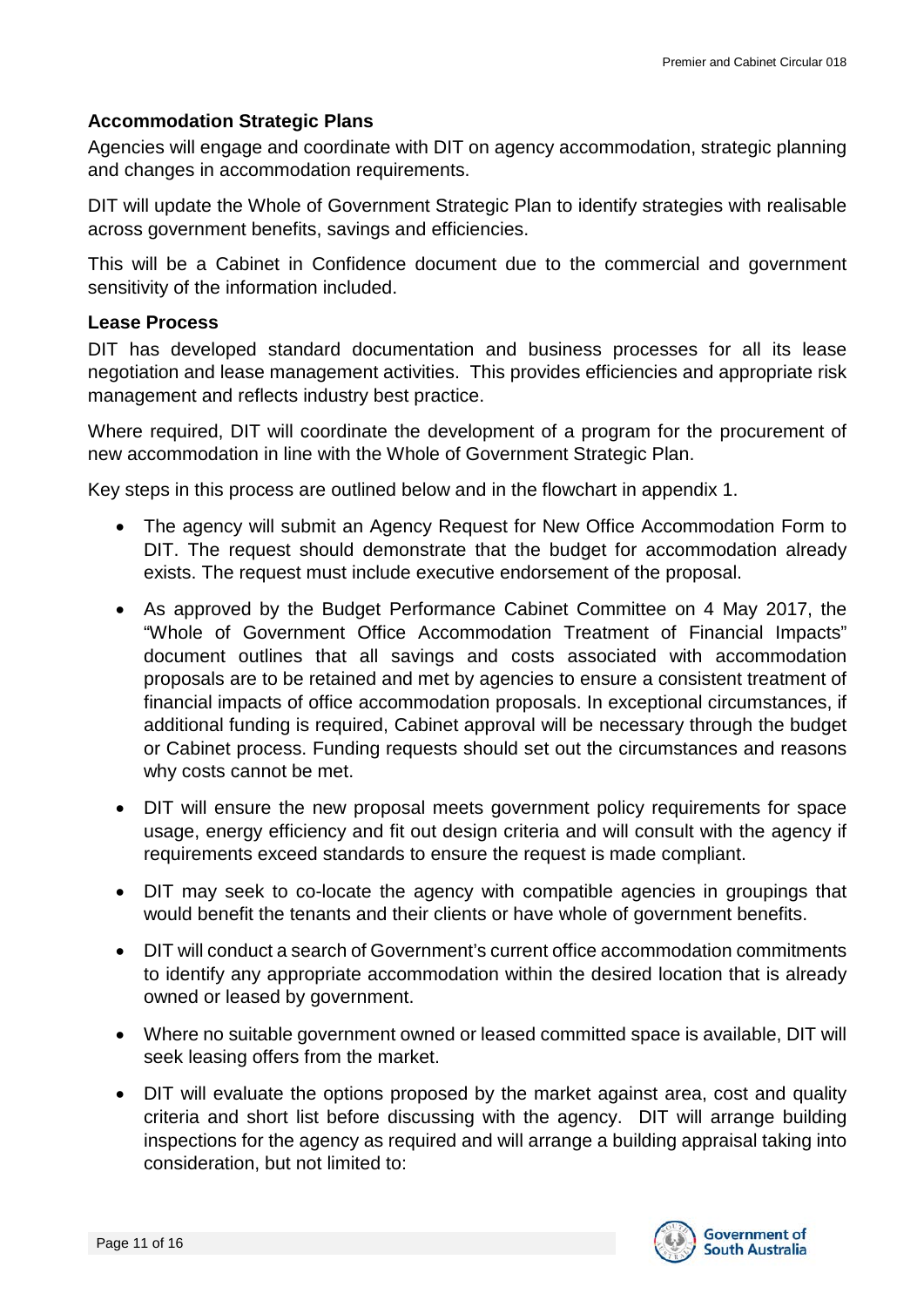- o building services electrical, mechanical, security
- o base building condition, access to natural light and views, efficiency of floor plate to suit generic fit out planning, floor loads
- o access (*Disability Discrimination Act 1992*) compliance/requirements
- o energy efficiency
- o sustainability standards and targets
- o government's earthquake guidelines
- o access to government ICT networks
- o existing fitout condition and suitability.
- DIT will advise the agency if a building audit is required and will arrange the audit at the agency's cost.
- DIT will seek detailed leasing proposals and will conduct financial analysis and building appraisal of options to determine the preferred option(s). The final selection of the preferred option will be based on the most suitable building to meet agency service delivery requirements balanced with the best outcome for whole of government.

#### <span id="page-11-0"></span>**Approvals**

- When all above approvals are finalised per the relevant delegations, DIT will arrange for preparation and execution of the lease.
- Delegation levels are in accordance with FIN 1 of DIT Authorisations and Delegations.

# <span id="page-11-1"></span>**Across Government Office Accommodation, Standards and Approach**

The following government office accommodation standards and fitout cost benchmarks are to be used to establish accommodation requirements and are to be applied to all accommodation projects.

#### <span id="page-11-2"></span>**Compliance**

Cabinet has mandated that agencies are to comply with the SA Government Office Accommodation Guidelines.

#### <span id="page-11-3"></span>**Fit-out Design and Cost Standards**

Government office accommodation standards have been established to achieve consistent office fit-outs that are sustainable, flexible and adaptable to changes both within and across agencies.

Design standards for fit-outs are documented in the *SA Government Office Accommodation Guidelines* and demonstrate how space usage targets can be achieved. The Guidelines assist agencies in planning and providing appropriate office space and fit outs and provide examples of sustainable and flexible arrangements.

#### <span id="page-11-4"></span>**Environmental Targets**

Tenant responsibilities and guidelines for tenant behaviour in regard to sustainability are outlined in the SA Government Office Accommodation Guidelines which can be downloaded from the DIT website [Government Office Accommodation Guidelines.](https://dpti.sa.gov.au/office_accommodation)

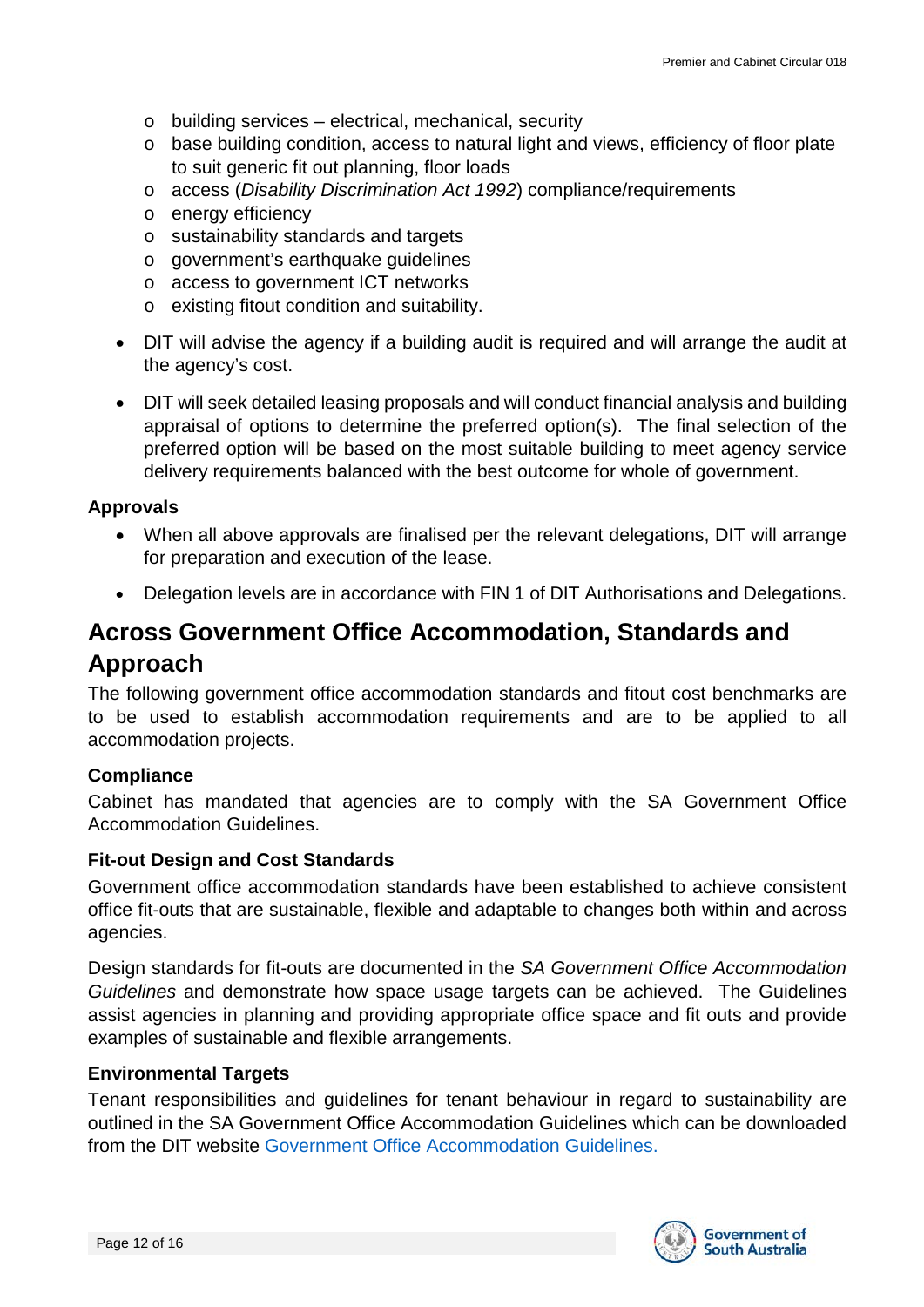#### <span id="page-12-0"></span>**Across Government Accommodation Fit Out Governance & Project Approach**

DIT will assist agencies through both the planning and implementation stages of each office accommodation project. DIT has a Whole of Government Governance and Project approach. The model is made up of Project, Program and Portfolio levels, to cover the requirements for details, information and visibility required at each level and specifies (if required) an escalation process for resolving any issues.

#### <span id="page-12-1"></span>**Financial Evaluation & Budget Impacts**

The financial evaluation of lease options is undertaken and identifies the cost/ benefit of available options against the base case including assessment of the expected cash flows and net present value (NPV), (with comparisons and rankings of the alternative options).

The budget impacts of the preferred option are identified over the shorter 4 year period of the budget forward estimates and are expressed in line with Accounting Standards and Treasurer's Instructions.

The budget impacts will differ from the NPV impacts for a number of reasons including:

- timing differences (budget impacts are determined on an accrual basis)
- inclusion of non-cash items such as depreciation and amortisation
- the amount in agencies' existing lease budgets, not actuals
- accounting treatment of leases
- accounting treatment of lease incentives
- accounting treatment of fit outs (where irrespective of who actually owns or pays for the fit out it is included as a budget impact)

The financial impacts for approval by Cabinet are measured in terms of the impact on the budget's net operating balance, net lending and net debt measures in the forward estimates. However, NPV calculations must be included in the Cabinet Submission to inform decision making.

The budget net operating balance, net lending and net debt measures over the forward estimate period do not consider the favourable cash flows and actual dollars associated with a lease deal that may extend over a longer timeframe.

Costs and savings (noting that savings are available only after costs have been met), are measured by the budget impacts that the proposal has on the forward estimates rather than the actual costs and benefits of the proposal.

NPV calculations are included in Cabinet Submissions so that the true measure of the proposal can be assessed against the base case and other options to inform decision making. The NPV provides the full information and measurement of the lease costs and benefits and will identify and allow for significant lease incentives that are negated in the Budget Impacts due to accounting treatment of lease incentives (either in part if the incentive is a rental rebate or in full if the incentive is used for fit-out).

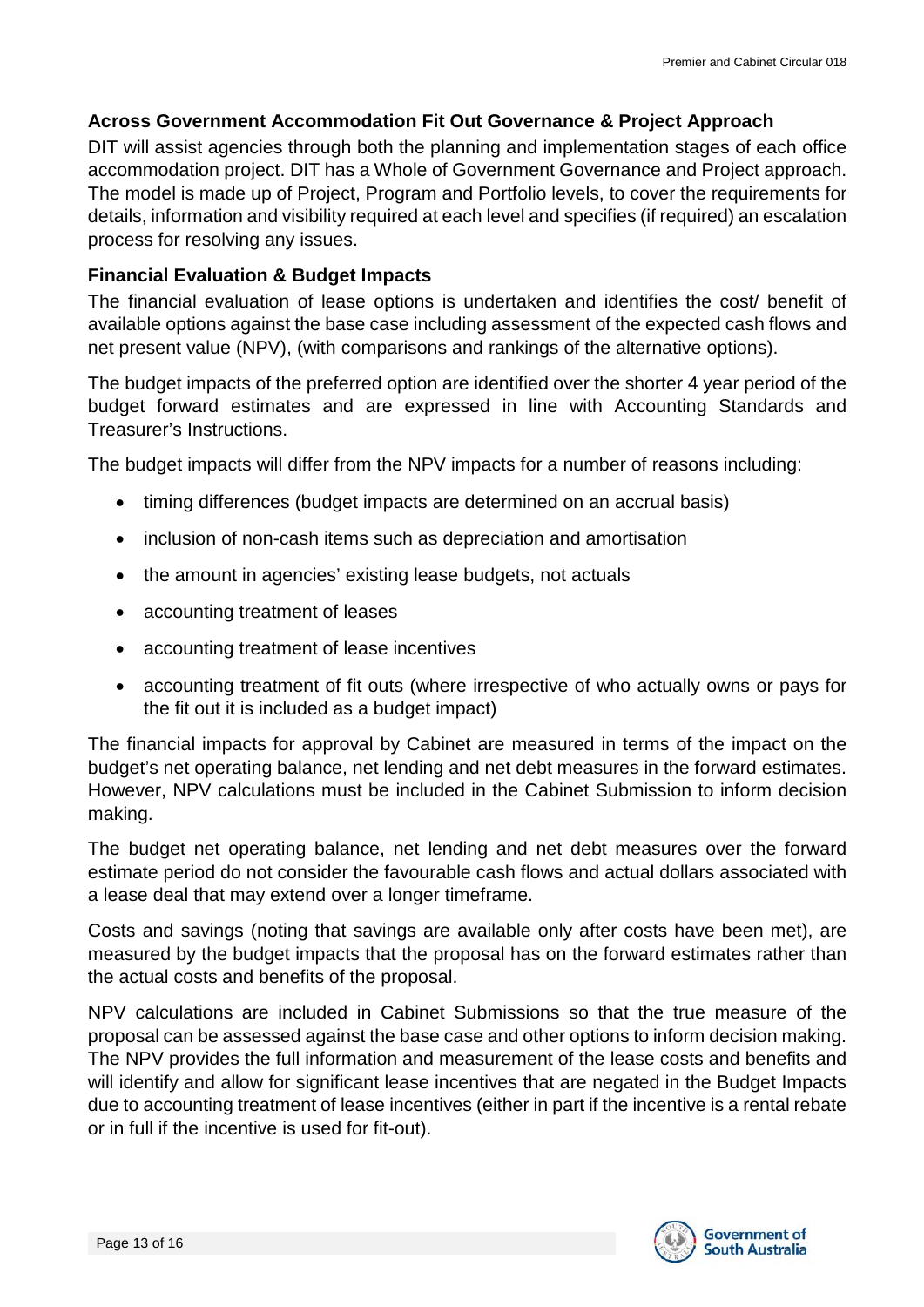#### <span id="page-13-0"></span>**Across Government Accommodation – Treatment of Financial Impacts**

A consistent approach is to be adopted to the treatment of financial impacts, costs, incentives and savings arising from office accommodation leasing proposals.

Decisions in relation to office accommodation costs and savings are to be determined with reference to the following key principles:

- **Budget & Savings:** Costs and Savings are to be met and retained by agencies for the consistent treatment of financial impacts of office accommodation proposals;
- **Costs:** Accommodation and Fit Out Costs are to be consistently managed across government to minimize capital, operating and churn costs;
- **Fit-outs:** Are to follow a consistent approach across government and are to be managed centrally to allow for the procurement of consistently managed Fit Out FF&E (Furniture, Fixtures & Equipment) to leverage government buying power, ensure compliance (i.e. compliance with Industry Participation, Environmental and WH&S requirements and standards) and provide a consistent government fit out that can be used by multiple agencies;
- **Flexibility:** Accommodation and Fit Out provision to be consistent across government to allow for effectively managing vacant space in all government owned or committed lease accommodation and reduce government churn costs;
- **Scope Changes:** Accommodation and Fit Out provision is to be based upon Cabinet (or Delegate) Approval, with no increase in project scope or budget without further approval from the original approval delegate.

Any additional costs will need to be accommodated within existing agency resources.

• **Contingency:** Fit Out project contingency funding is only to be used for latent conditions and not for additional scope, with the objective being to return any un-spent contingency to budget.

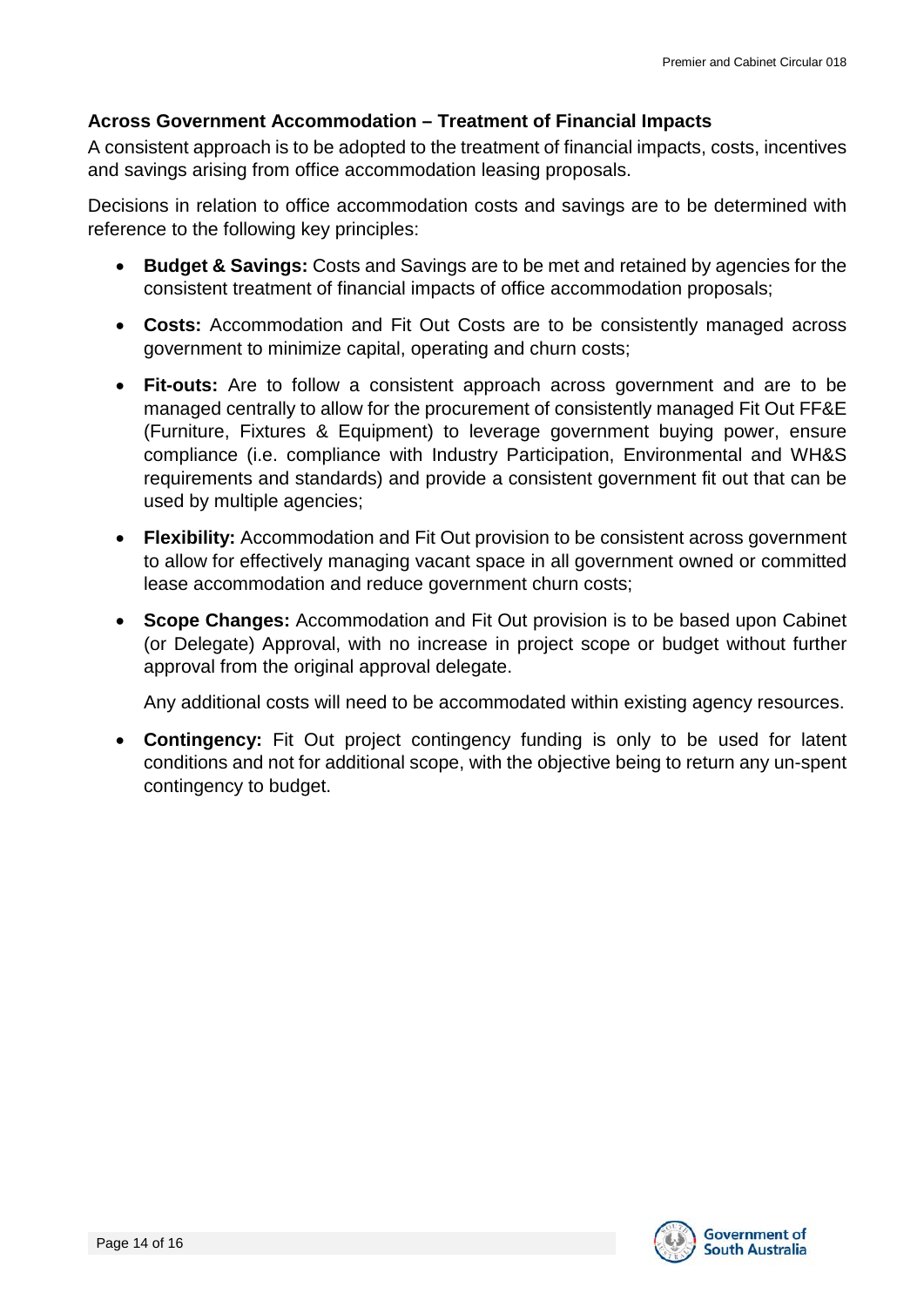### <span id="page-14-0"></span>**Definitions**

**'Agency or agencies'** means a public authority or public authorities subject to the *Public Finance and Audit Act 1987* except the Universities and the Australian Energy Market **Commission** 

**'Base Building'** means the building's primary structure; the building envelope (roof and facade) in whole or part; public circulation and fire egress (lobbies, corridors, elevators and public stairs); and primary mechanical and supply systems (electricity, heating and air conditioning, telephone, water supply, drainage, gas, etc.) up to the point of contact with individual occupant spaces.

**'Fit-out'** means the design and completion of *base building* space with the specific interior partitioning, workstations, joinery, floor treatments, ceiling, mechanical, electrical, and environmental requirements of the tenants.

**"Memorandum of Administrative Arrangement (MoAA)"** reflects the essential terms and conditions of the lease, and outlines for the agency its consequent roles and responsibilities as the primary beneficiary of the lease and the user of the facility.

**'Government Office Accommodation'** means the physical workspace in commercial premises that is used for general administration and client service functions and does not include operational accommodation such as schools, hospitals, police stations, workshops, specialist facilities and industrial storage and the term applies equally to leased and owned accommodation.

**'Special Agency Facilities'** means 'non-office' areas and include but are not limited to:

- basements, workshops, storage areas used for non-office items (e.g. armouries);
- operational areas such as police stations, hearing rooms, laboratories, cashiers, public front counter areas, public galleries, public reception and waiting areas and rooms used to interview, assess or counsel members of the public;
- additional facilities that form part of the fit out (i.e. not part of base building) such as bathrooms, showers, kitchenettes etc. designed to specifically support operational activities; and
- areas specifically used for directing or coordinating response to emergency or crisis situations.

**'Net Lettable Area'** (NLA) means the method by which commercial property is measured. The measurement is complex and is carried out by a survey according to the Property Council of Australia guidelines for measuring floor space in leased premises. The guidelines aim to provide consistency by documenting a defined approach to floor space measurement that is both practical and cost effective.